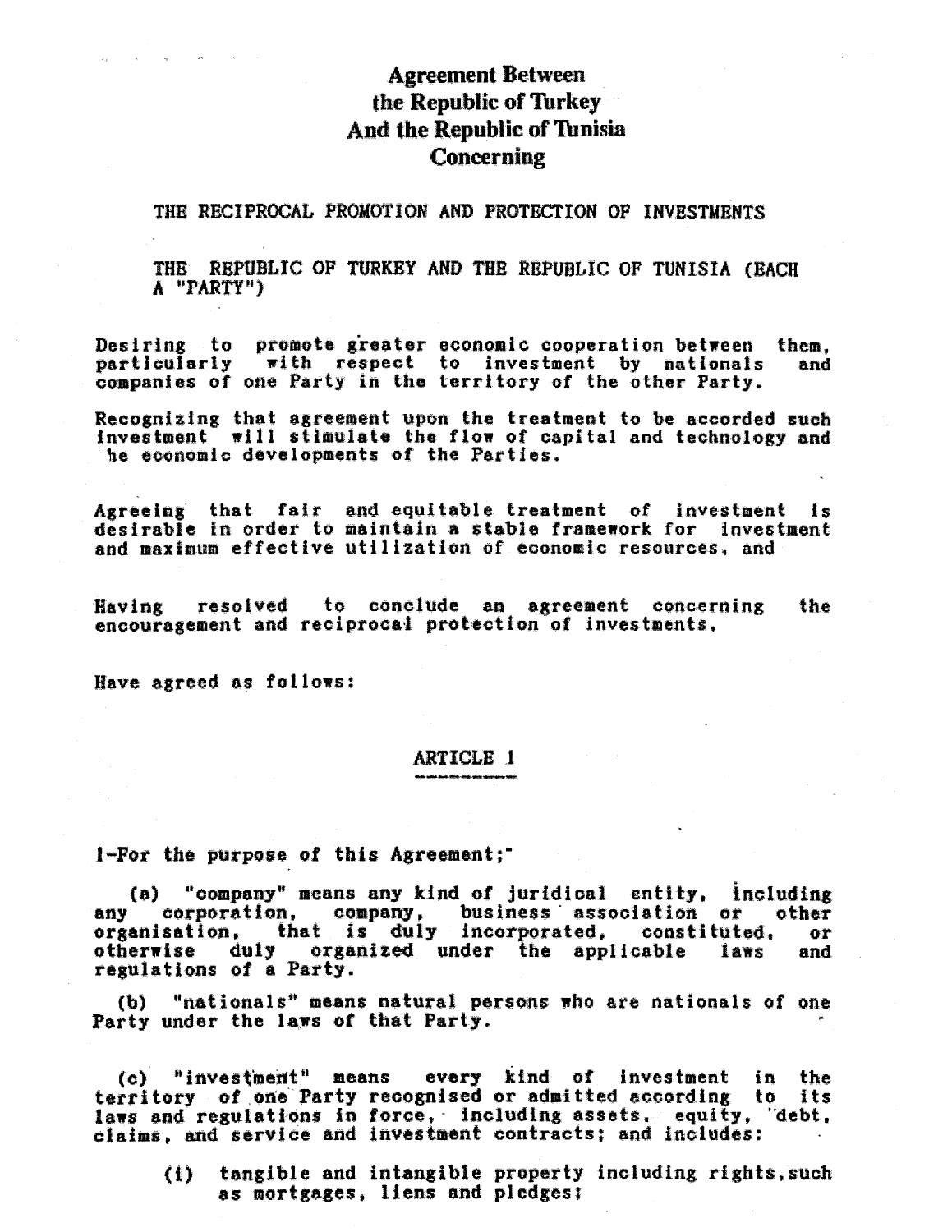- (ii) a company or shares of stock or other interests in a company or Interests in the assets thereof;
- (iii) a claim to money or a claim to performance having economic value and associated with. an investment;
	- (Iv) Induslrial property rights, including rights with ,respect to copyrights. patents trademark. trade names, industrial designs, trade secrets and know-<br>how, and goodwill:
- (v) any right conferred by law or contract, and any licences and permits pursuant to law; and
- (vi) re-investment of returns. and of principal and interest payments arising under loan agreements.

(d) "return" means an amount derived from or associated with an investment. including profit, dividend, capital gain, royalty payment, management and technical assistance or other fee.

(e) "associated activities" include the organization, control. operation, maintenance and disposition of companies, branches, agencies. offices. factories or otber facilities, for the conduct of business; the making, performance and enforcement of contracts; the acquisition, use. protection and disposition of property of all kinds, including intellectual and industrial property rights; and the borrowing of funds, the purchase and issuance of equity shares, and the purchase of foreign exchange for imports.

2- Any ,alteration in the form in wbjoh assets are invested or reinvested shall not affect their character as investment.

# ARTICLB II

 $\bar{\chi}$ 

- 1- Each Party shall permit in its territory investments, "and associated activities" on a basis no less favourable than that accorded in like situations to investments of nationals or companies of any third country, and within the framework of its laws and regulations.
- 2- Each Party shall accord to these investments. once established, treatment no less favourable than that accorded in like situntions to investments of its nationals and companies or to investments of nationals and companies of any third country. whichever is the most favourable.
- $3-$  Subject to the laws relating to the entry, sojourn and employment of aliens:
	- (a) nationals of either Party shall be permitted to enter and<br>to remain in the territory of the other Party for the to remain in the territory of the other Party for purpose of establishing, developing, administering or advising on the operation of an investment to which they. or a company of the first Party that employs them. have committed or are in the process of committing a substantial amount of capital or other resources.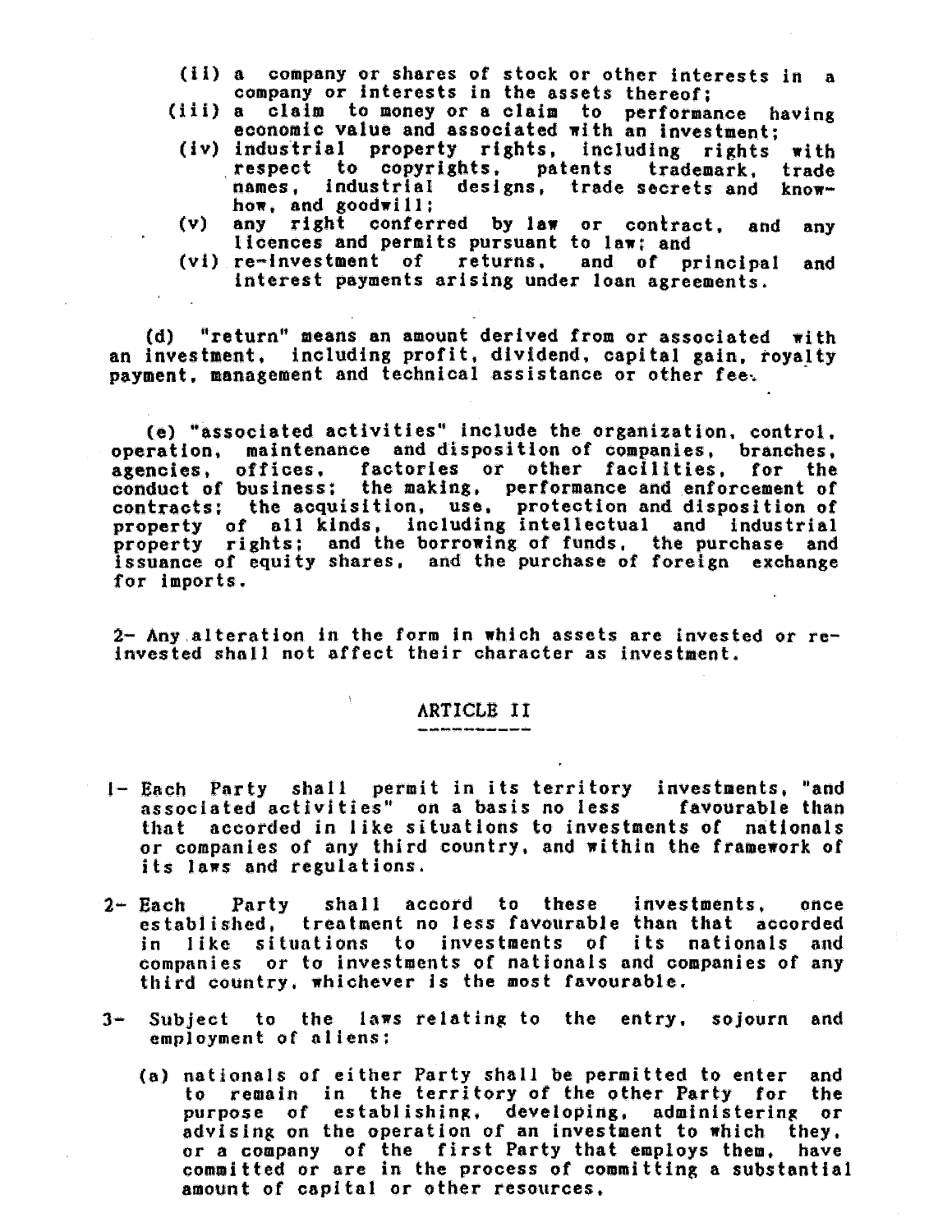- (b) companies which are legally constituted under the applicable laws and regulations of one Party, and which are investments of nationals or companies of other Party, shall be permitted to engage top managerial personnel of their choice, regardless of nationality.
- 4- The provisions of this Article shall have no effect in relation to following agreements entered into by either of the Contracting Parties:
	- (a) relating to any existing or future customs unions. regional economic organization or similar international agreements.
	- (b) relating wholly or mainly to taxation.
	- (c) bilateral agreements for the purposes of facilitation cross-border trade.

## ARTICLE III

1- Investments shall not be expropriated, or nationalized either directly or indirectly through measures tantamount to expropriation or nationalization ("expropriation") except for a public purpose, in a non-discriminatory manner, upon payment prompt, adequate and effective compensation, and in o f accordance with due process of law and the general principles of treatment provided for in Article II (2).

2- Compensation shall be equivalent to the effective value of the expropriated investment at the time the expropriatory action was taken or became known. Compensation shall be paid without delay, be fully realizable, and be freely transferable.

3- Nationals or companies of either Party whose investments suffer losses in the territory of the other Party owing to war, insurrection, civil disturbance or other similar events shall be accorded treatment by such other Party not less favourable than that accorded to its own nationals or companies or to nationals or companies of any third country, whichever is the most favourable treatment, as regards any measures it adopts in relation to such losses.

### ARTICLE IV

1- Subject to the laws and regulations each Party shall permit all transfers related to an investment to be made freely and without unreasonable delay into and out of its territory. Such transfers include: (a) returns (b) compensation pursuant to Article III; (c) payments arising out of an investment dispute; (d) proceeds from the sale or liquidation of all or any part of an investment.

2- Transfers shall be made in any convertible currency recognized by both Central Banks of the Contracting Parties at the rate of exchange at the date of transfer.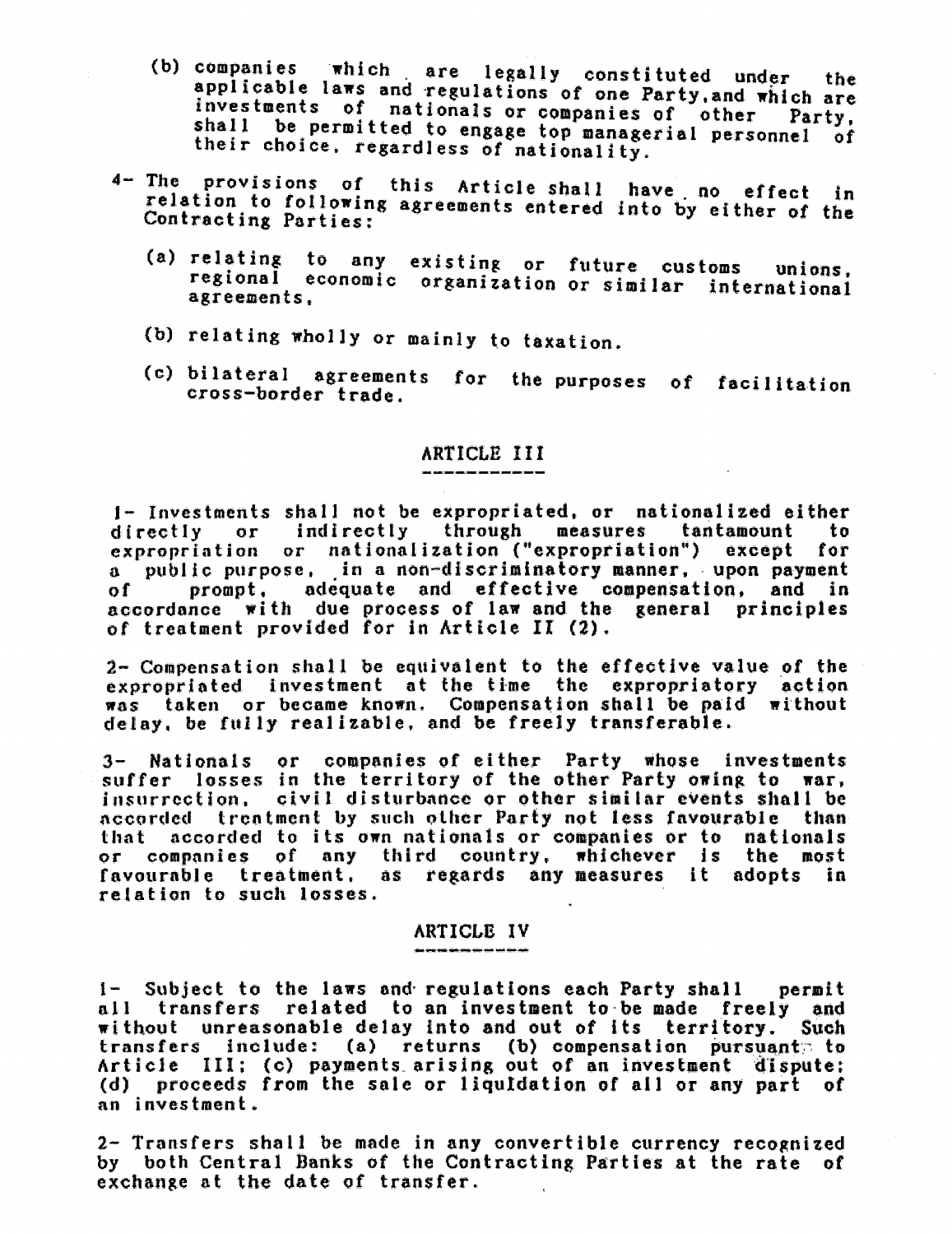3- Notwithstanding the provisions of paragraphs 1. and 2., either<br>Party – may – maintain laws and – regulations;(a) – prescribing procedures to be followed concerning transfers permitted by this Article, provided that such procedures are completed without delay by the Party concerned and do not impair the substance of the rights set forth in paragraphs 1. and 2. of this Article; (b) requiring reports of currency transfer; and (c) imposing applicable taxes. Furthermore, either Party may protect the rights of creditors or ensure the satisfaction of judgement in adjudicatory proceeding, through the equitable, ... nondiscriminatory and good faith application of its law.

# ARTICLE V

If the investments of an investor of the one Contracting<br>Party are insured against non-commercial risks under a system Party are insured against non-commercial risks under a system established by law, any subrogation of the insurer stems from the terms of the insurance agreement shall be recognized by the other. Contracting Party.

The insurer shall not be entitled to exercise any rights other than the rights which the investor would have been entitled to exercise.

Disputes between a Contracting Party and an insurer shall be settled in accordance with the provisions of Article VII of this Agreement.

### ARTICLE VI

The Parties agree to consult promptly, on the request of either, to resolve any disputes in connection with the Agreement or to discuss any matter relating to the Interpretation or application ot the agreement. The Parties agree to consult promptly, on the request of

### ARTICLE VII

Any dispute between a national or company of one Contracting Party and the other Contracting Party In connection with an investment in the territory of the other Contracting Party shall be settled as follows:

1- In the event of an investment dispute between a Party and a national or company of the other Party, the parties to the dispute shall initially seek to resolve the dispute by consultations or negotiations in good faith.  $N$  such consultations or negotiations are unsuccessful. the dispute may<br>be settled through the use of non-binding, third party procedures<br>upon which such national or company and the Party mutually agree.<br>If the dispute cannot be r procedures; the dispute shall be submitted for settlement in accordance with any previously agreed, applicable dispute settlement procedures.

2- (a) The national or company concerned may choose to consent in writing to the submission of the dispute .to the International Centre for Settlement of Investment Disputes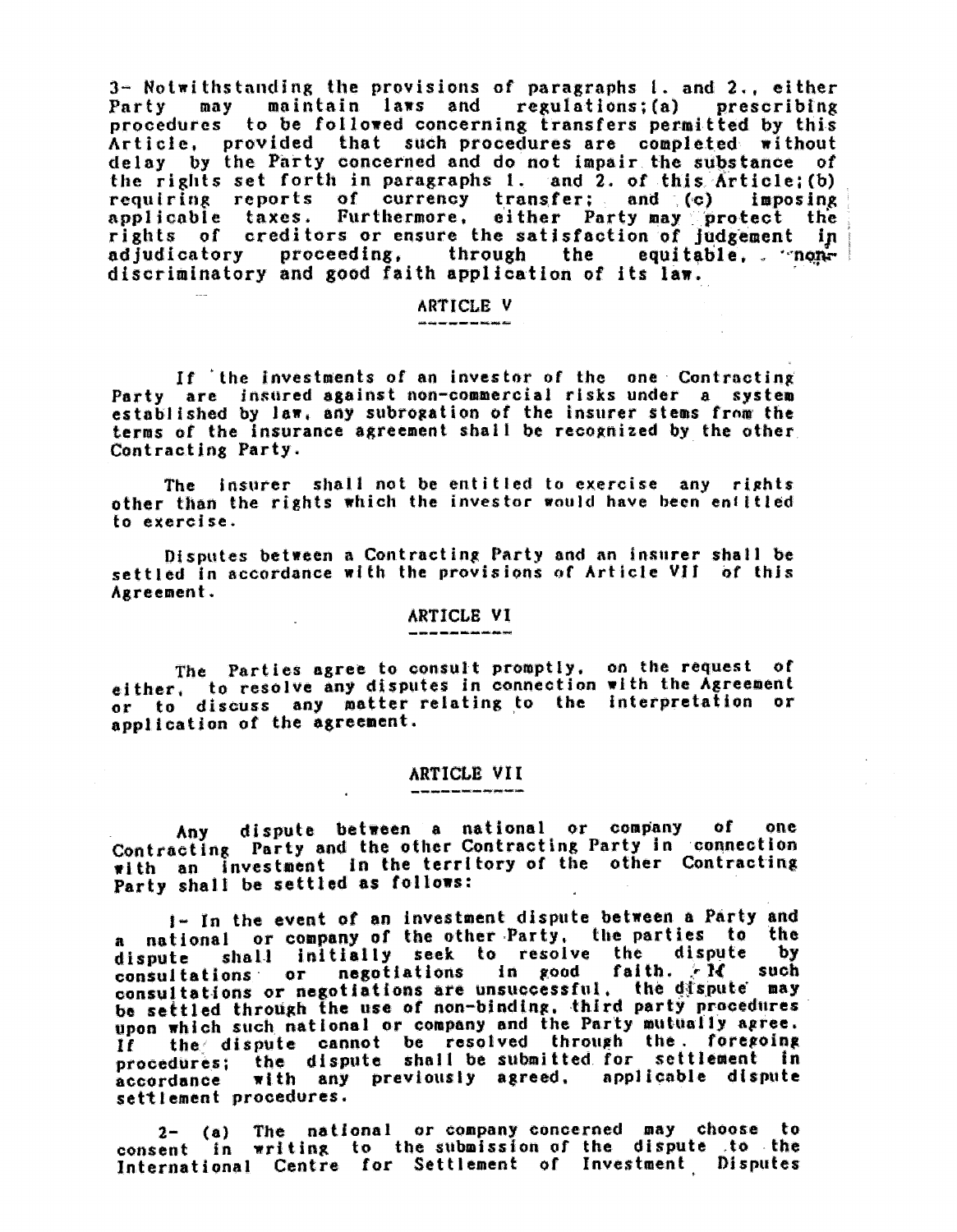("Centre") for settlement by arbitration, at any time after one year trom the date upon which the dispute arose. provided that:

(i) the dispute has not. for any reason, been submitted<br>by the national or company for resolution in accordance with any applicable dispute settlement procedures previously agreed to by the Parties to the dispute: and

(ii) the national or company concerned has not brought the dispute before the courts or justioe or administrative tribunals or agencies of competent jurisdiction of the Party that is a party to the dispute.

(b) Each Party hereby consents to the submIssion of an investment dispute to the Centre for Settlement by arbitration.

(0) Arbitration *ot* sucb disputes shall be done in accordance with the provisions of the Convention on the Settlement of Disputes between States and Nationals of **other** States and the "Arbitration Rules" of the Centre.

## ARTICLE VIII

1- The Parties shall seek in good faith and a spirit of cooperation a rapid and equitable solution to any dispute between<br>them concerning the interpretation or application of this them concerning the interpretation or application of agreement. In this regard, the Parties agree to engage in direct negotiations to arrive at such solutions. If such negotiations are unsuccessful, the dispute may be submitted, upon the request of either Party, to an arbitral tribunal for binding decision in accordance with the applicable rules of international law.

2- Within two months of receipt of a request, each Party  $\frac{1}{2}$  shall appoint an arbitrator. The two arbitrators shall select a third arbitrator as Chairman, who is a national of a third State. In the event either Party fails to appoint an arbitrator within the specified time. the other Party may request the President of the International Court of Justice to make the appointment.

3- The tribunal shall have three months trom the date or the selection of the Chairman in which to agree upon rules of procedure consistent with the other provisions of this agreement. In the absence of such agreement, the tribunal shall request the President of the International Court of Justice to designate rules of procedure. taking into account generally recognized rules of international arbitral procedure.

4- Upon a determination that the Party requesting arbitration has attempted to resolve the dispute through direct 1 arbitration has attempted to resolve the dispute through direct<br>and meaningful negotiation. the tribunal shall proceed to arbitrate the merits of this dispute.

5- The tribunal shall reach 1ts decision by a majority *ot*  votes within two months following the close of hearing the decision shall be final and binding.

6- Expenses incurred by the Chairman, the other arbitrators.<br>other costs of the proceedings shall be paid for equally by and other costs of the proceedings shall be paid for equally by the Parties.' The tribunal may, however, at its discretion, direct that a higher proportion of the costs be paid by one of the Parties.<br>7-

This Article shall not be applicable to a dispute.which has been submitted to and is still before the Centre pursuant to Article VII.